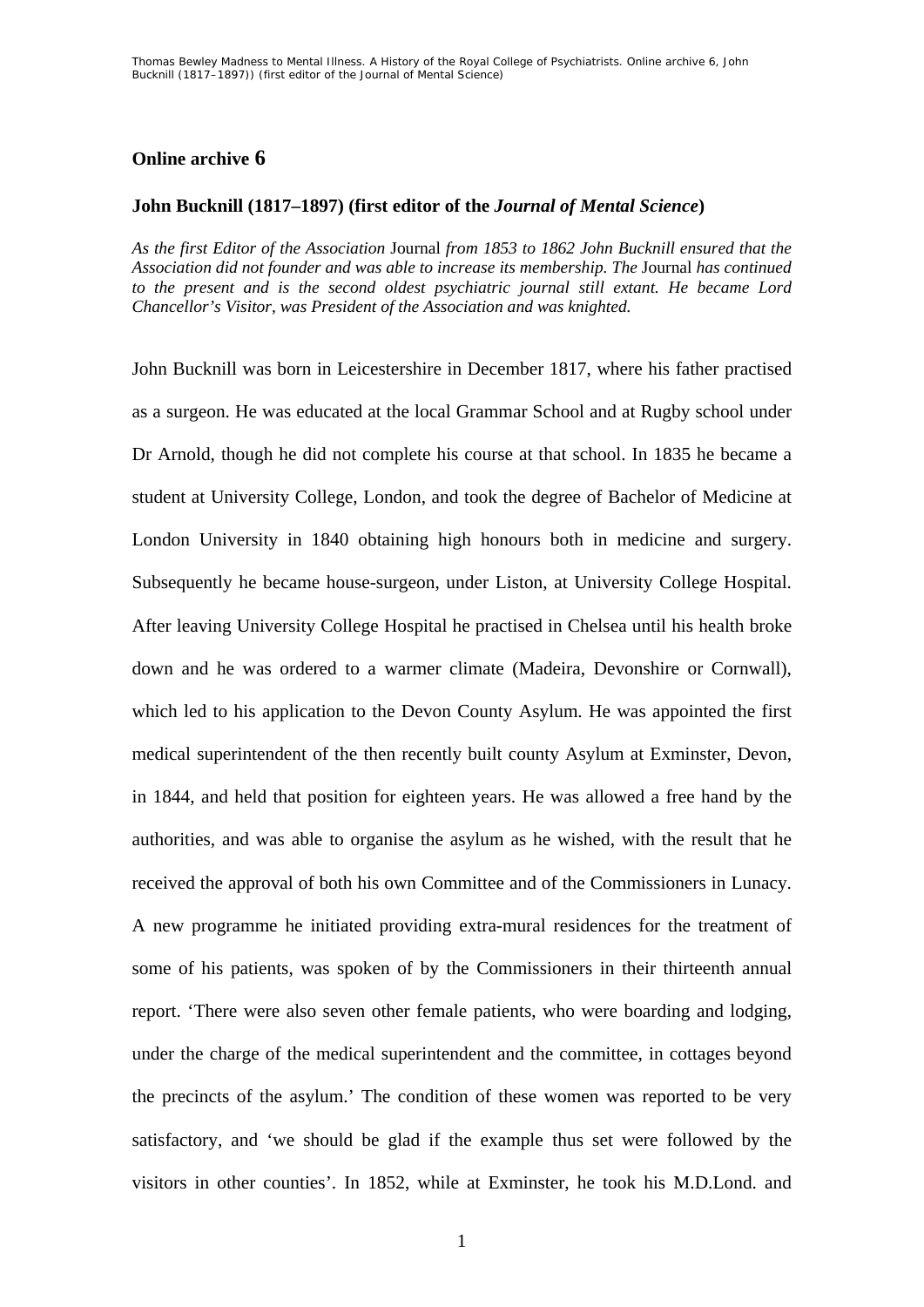shortly afterwards became a Fellow of University College, of which body he was also a Member of Council for some years.

Suggestions for the publication of a journal to represent the Association of Asylum Medical Officers were first 'made in Germany' by Dr Damerow, of Halle, in 1844, and were supported by Dr Bucknill and others, but the scheme was not carried out until 1852. In that year *The Asylum Journal of Mental Science* was started, with Dr Bucknill as its first editor. The first number of the new journal was published 15 November, 1853, and for the first two years of its existence appeared every 6 weeks, after which it was made into a quarterly journal and its style and appearance improved.

Dr Bucknill edited the Journal successfully for nine years until he was appointed Lord Chancellor's Visitor in 1862, when the duties of his new office compelled him to resign. His term of editorship was marked by steady hard work and 'he spared neither himself nor others in providing for the regular appearance of the Journal'. His son wrote: 'I well remember the early days of the *Journal of Mental Science*, and how I used to ride on my half-wild Exmoor pony backwards and forwards between Exminster Asylum and Pollard's, the printer's, in Exeter, with proofs for the press. It mattered not what was the weather or the hour; I had to do it and do it quickly.' A pamphlet on the law and theory of insanity was written by Dr Bucknill in 1852, and was devoted as were many of his publications prior to 1855, to the legal relations of insanity.

John Bucknill was heavily involved in the enrolment of a corps of citizen soldiers, under the name of the Exeter and South Devon Volunteers, with the help of Earl Fortescue. The new corps, which was officially styled the 1st Exeter and Devonshire Rifle Volunteers, proved highly successful, and formed the nucleus of a later citizen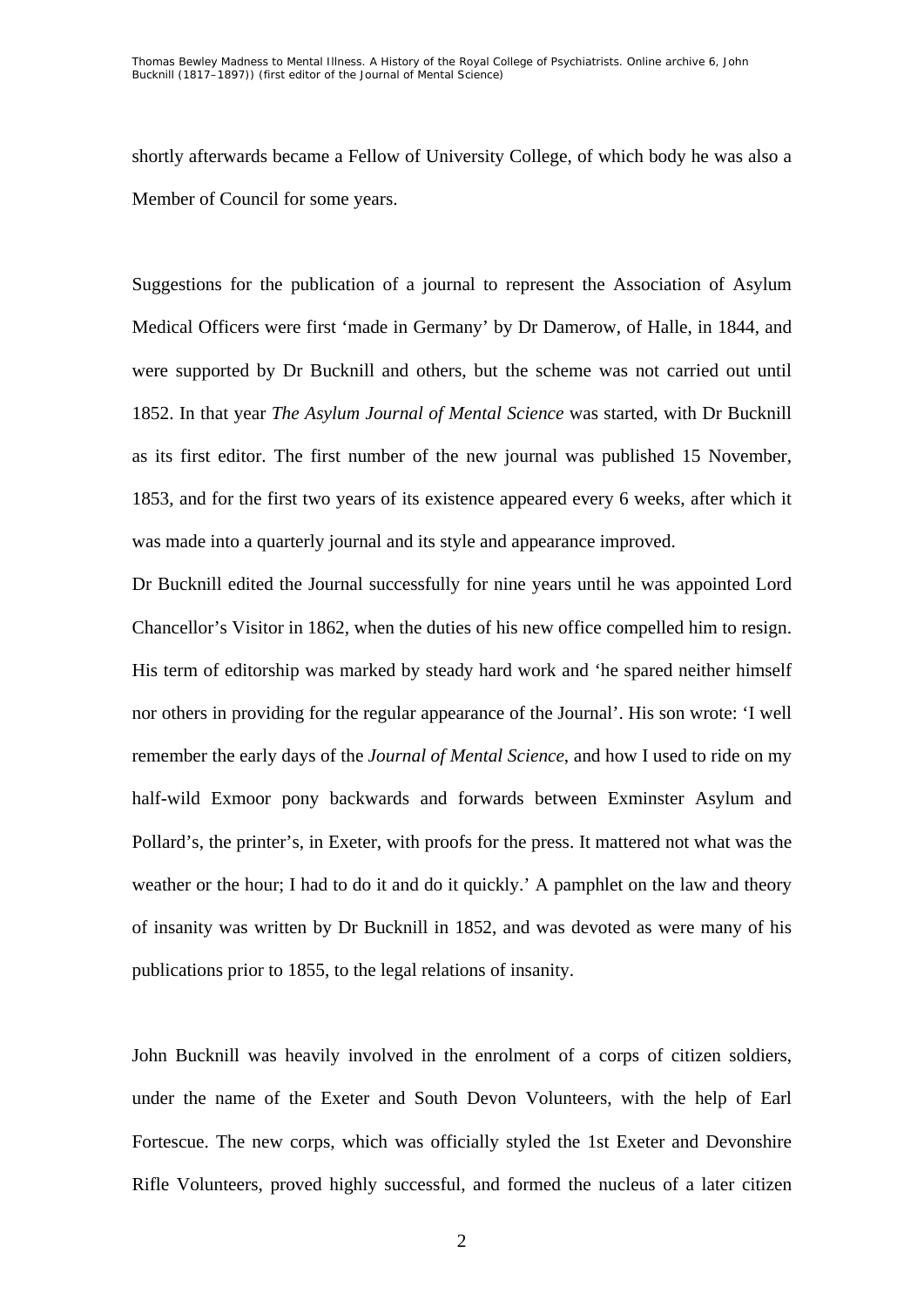army. He entered heart and soul into the new movement, and devoted himself in his spare moments to the organisation, drilling, and various other duties connected with the regiment, carrying them out in such a manner as to earn the admiration and thanks of all concerned. He was the first recruit sworn in, and stuck to the ranks all through his connection with the regiment, although frequently pressed to become a commissioned officer.

In 1855 he contributed an article to the *British and Foreign Medico-Chirurgical Review*, 'The Pathology of Insanity', and in 1857 was awarded the Sugden Prize for his thesis 'Unsoundness of Mind in its relation to Criminal Actions.' These were followed, in 1858, by *A Manual of Psychological Medicine*. This book was written in collaboration with Dr D. Hack Tuke, and went through four editions. The two authors wrote separately, Dr Hack Tuke writing the first half of the volume, comprising the chapters on Lunacy Law, classification, causation, and the various forms of insanity; while Dr Bucknill contributed the chapters dealing with diagnosis, pathology, and treatment. The work was for some years the standard British book on psychological medicine. In 1859 Bucknill was made a Fellow of the Royal College of Physicians, and subsequently filled the posts of Censor (1879–81) and Lumleian Lecturer (1877). In 1859 he took an excursion into general literature, and wrote the *Psychology of Shakespeare*, followed in 1860 by the *Medical Knowledge of Shakespeare.* Both books were good examples of his literary style and critical acumen. He also wrote an account of Jonathan Swift's deafness realising it was Menière's disease. 1860 saw Dr Bucknill President of the Association his work had done much to foster and develop.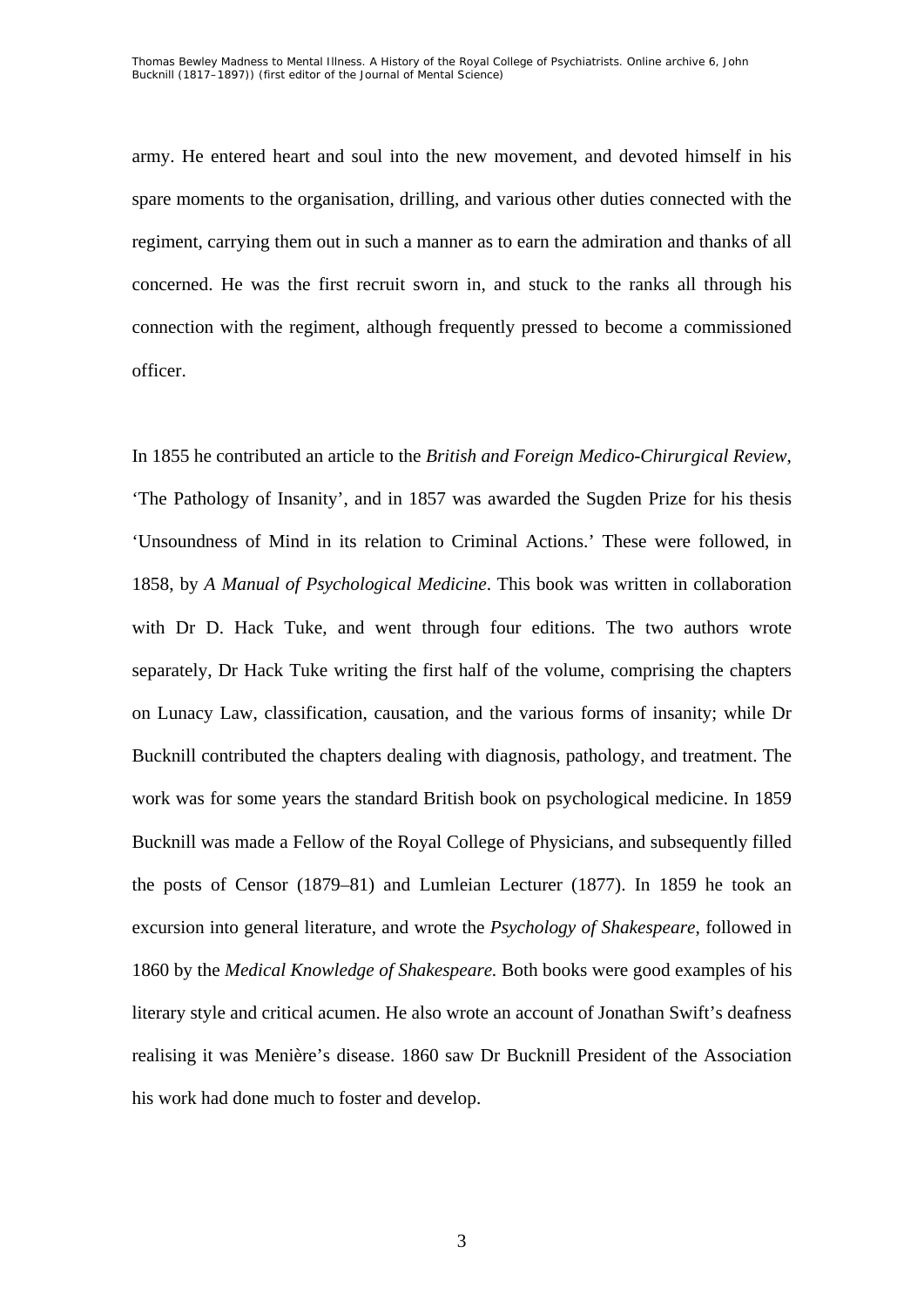Dr Bucknill, having been appointed Lord Chancellor's Visitor of Lunatics in 1862 resigned the superintendency of the Devon County Asylum and the editorship of the *Journal of Mental Science*, and devoted himself to the duties of his new office. He was eminently suited to his new post, where his commanding presence and authoritative manner never failed to impress. In 1876 Dr Bucknill resigned his office under the Lord Chancellor and commenced private consulting practice in his special department, but, nevertheless, continued to interest himself in asylum matters. In 1877 he delivered the presidential address before the Psychological Section at the annual meeting of the British Medical Association at Manchester, showing a grasp of detail in medical matters outside his own special department which called attention to the extent of his general professional knowledge.

In 1875 Dr Bucknill visited the United States, with a view to studying the question of inebriety and its treatment in that country. The record of his observations made there, and their special bearing on proposed legislation for inebriates in this country, are contained in his book, *Habitual Drunkenness and Insane Drunkards,* published in 1878. Several papers on American asylums for the insane were also the outcome of this visit. About this time, in conjunction with Sir James Crichton-Browne, Dr Ferrier, and Dr Hughlings Jackson, he edited the neurological journal *Brain*. His later writings chiefly concerned themselves with the care of the insane and their legal control, and the relation of madness to crime. He became a Fellow of the Royal Society, a Justice of the Peace for the County of Warwick, a visitor of the Warwick County Asylum, and a Governor of Bethlem Hospital.